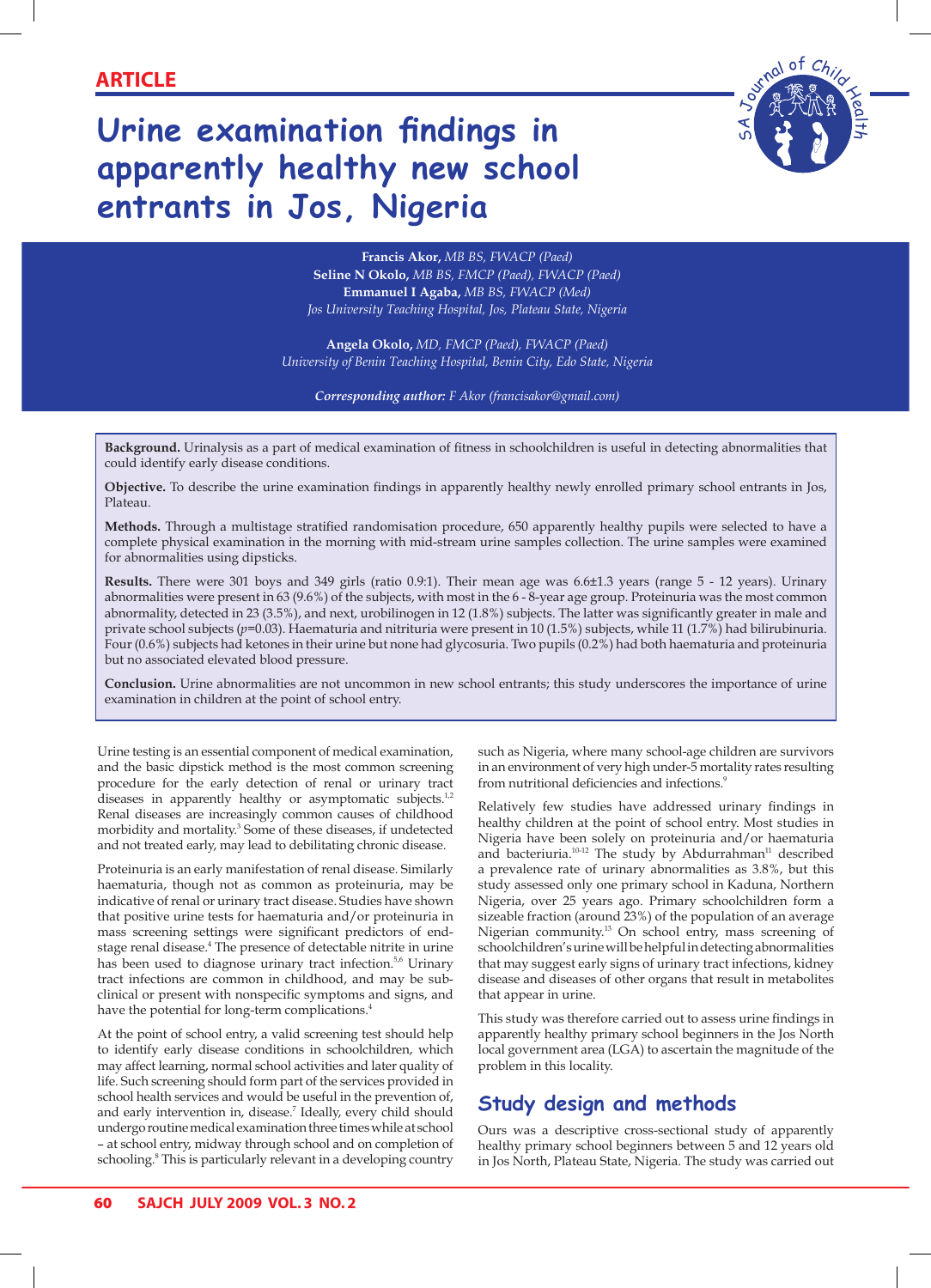# **ARTICLE**

between October 2002 and May 2003. Approval to conduct the study was obtained from the ethical committee of the Jos University Teaching Hospital, and permission from the authorities of the Local Government Education Commission and the heads of the selected schools. Informed consent was obtained from the parents/guardians of selected pupils.

A sample size of 650, which was calculated using a standard formula,14 was required to establish the set objectives. For the years 2002/2003, 8 380 and 3 872 children were newly enrolled into public and private schools respectively. Using proportionate random sampling, 445 pupils from public and 205 pupils from private schools were selected. The pupils were given a complete physical examination. Weight and height were measured, followed by a general examination for pallor, fever, facial and leg swelling, and skin lesions. Each pupil's abdomen and cardiovascular and respiratory systems were examined. Those with abnormal findings were excluded from the study. Mid-stream urine was collected from the pupils into wide-necked clean bottles after explanation by the investigator and class teacher. Genital cleaning was not done before the sample was collected. The appearance and colour of the urine were noted, and it was immediately tested using the Medi-Test Combi 9 multistick (Macherey-Nagel, Duren, Germany) for proteinuria, haematuria, nitrituria, glycosuria, ketonuria, bilirubinuria and urobilinogenuria. The urine findings were recorded, and proteinuria and haematuria of 1+ or more were considered significant.

Pupils with persistently abnormal findings on review 2 and 4 weeks later were referred to the Paediatric Outpatient Department of Jos University Teaching Hospital for further investigations and management. Follow-up data were not included in the analysis of this study.

#### **Statistical analysis**

EPI Info 2000 version 1.1.2a statistical software was used for data analysis. Urine multistick test results were expressed as means ± standard deviation (SD). Student's *t*-test was used to compare means of variables, while the chi-square test was used for significance of association. A *p*-value <0.05 was considered significant.

### **Results**

Six hundred and fifty primary one (first-year) pupils, comprising 301 boys and 349 girls (ratio 0.9:1), were randomly selected for the study. Their mean age was 6.7±1.38 v. 6.6±1.24 years, respectively. There were 205 subjects from private schools, and 445 from public schools. Socio-economic assessment showed that 93% of pupils in the public schools were of low socio-economic status while 95% from private schools were of high and middle socio-economic status.

Sixty-three (9.6%) pupils had urinary abnormalities of varying frequencies, and some subjects had more than one abnormality detected. Proteinuria had the highest prevalence (3.5%), while ketones were the least detected abnormality, occurring in only 4 (0.6%) subjects, with no associated glycosuria detected. The other abnormalities detected are shown in Fig. 1.

Most urine abnormalities were found in children from public schools except for that of urobilinogen, which had a higher prevalence in private schools (Fig. 2). When stratified by sex, abnormal urine findings were more common among females than males; however, these differences were not statistically significant ( $p$ >0.05).



Fig. 1. Prevalence of urine findings among new school entrants.



Fig. 2. Frequency of urine findings by type of school.

The proportion of children with malnutrition in the study population, using the 5th percentile weight for age, was 17.8% as opposed to a higher proportion of 22% among those with urinary abnormalities. as opposed to a higher proportion of 22% among those with urinary abnormalities.

# **Discussion**

Our study highlights some salient features in the urine examination of apparently healthy schoolchildren. The finding of urinary abnormalities in nearly 10% of the study group is 1 significant and should settle the age-old debate as to whether routine urinalysis in apparently healthy children is warranted, in the affirmative. It also reinforces the point made by Arant on the necessity of screening for urine abnormalities.<sup>16</sup>

The percentage of urine abnormality in this study is higher than the prevalences of 3.8% and 6% cited by Abdurrahman *et al.*11 and Dodge *et al.*15 respectively. In the latter case, this may be attributable to the fact that more urine abnormalities than only proteinuria and haematuria were tested for.

Proteinuria was the most common abnormality in this study, with a prevalence of 3.5%, which is similar to the 3.8% reported in a study of 600 schoolchildren, $11$  and higher than the 1% reported by Ikimalo *et al.*17 The higher prevalence in our study could also partly be due to the contribution of orthostatic proteinuria from the use of random midstream urine samples. The occurrence of proteinuria in such a high proportion of children may suggest the influence of the presence of other endemic conditions peculiar to the local environment.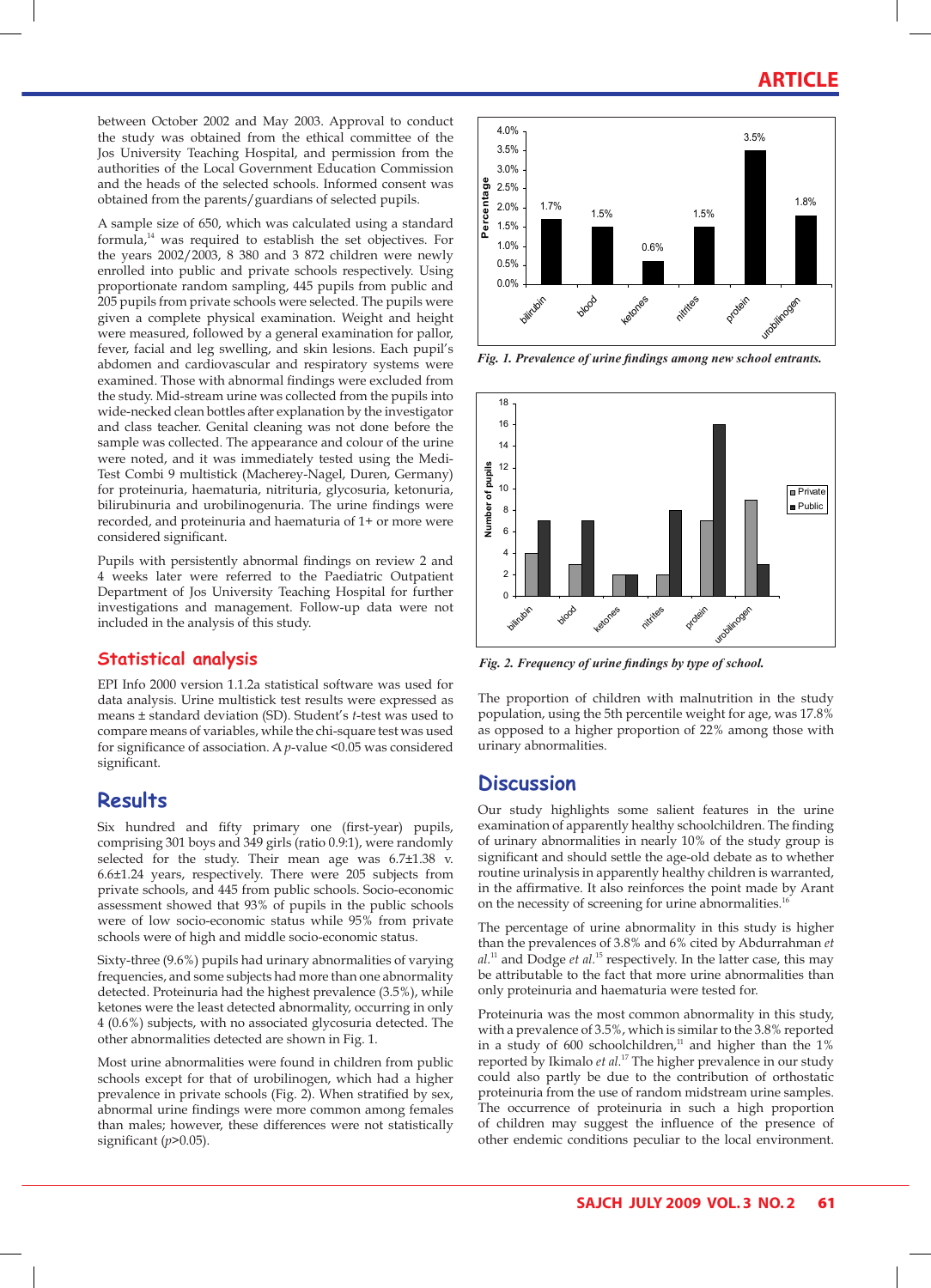# **ARTICLE**

For example, in the series by Onifade and Grange<sup>10</sup> where the prevalence of proteinuria was 7.5%, they ascribed this to schistosomiasis. Schistosomiasis is prevalent in the study environment.<sup>18</sup> The endemicity of malaria and quartan malaria infection, which causes immune complex nephritis, may also contribute to the prevalence of proteinuria.19 However, the latter is usually associated with nephrotic syndrome, and only two female subjects had proteinuria in the nephrotic range.

Proteinuria occurred more commonly in girls than boys although this was not statistically significant and was similar to one study<sup>11</sup> but contrasted with another<sup>10</sup> that had more males with proteinuria. This finding might have resulted from contamination from the female genital tract.

The 1.5% prevalence of haematuria in our study is lower than the 3.8%, 2.6% and 3.9% from previous studies.<sup>11,20,21</sup> The higher prevalence in the latter was ascribed by

the authors to schistosomiasis.21 Schistosomiasis is a known local environmental problem in the population where this work was carried out, with an even higher prevalence of 39% Aamong secondary school students.<sup>18</sup>

The finding of haematuria and proteinuria in two girls in this study is instructive as it may suggest the presence of underlying renal disease in these subjects. Renal diseases such as nephritis are common in developing countries, where survey screening has shown a high prevalence for proteinuria with or without haematuria.<sup>7,13</sup> The simultaneous occurrence of these two abnormalities has been shown to be a significant predictor of end-stage renal disease.<sup>4,22</sup>

Although this study did not set out to assess urinary tract infections, the presence of nitrites was found in 1.5% of subjects, which is indicative of urinary tract infections although the subjects were asymptomatic. The finding of a higher frequency of nitrituria among females could be a reflection of higher rates of bacteriuria in the females of the study group, since the nitrites are generated in the urine by bacteria.<sup>23</sup> Studies among school-age children have shown that bacteriuria among girls is 30 times the prevalence among boys, attributed to the fact that girls have a short urethra which predisposes them to ascending bacterial infection.<sup>24</sup>

The presence of bilirubinuria, which is a reflection of conjugated hyperbilirubinaemia, tends to suggest increased haemolysis or obstruction. The most common causes of haemolysis in the local environment include malaria, sickle cell disease and infections. The study subjects were apparently healthy children who had no clinical evidence of liver dysfunction or hepatomegaly. Malaria parasitaemia has been proposed as the intercurrent cause of covert haemolysis in seemingly healthy children. The high prevalence of 1.8% of urobilinogenuria was similar to the 1.7% of bilirubinuria. Elegbe *et al.* in their study did not find any urobilinogen in the urine, while bilirubinuria occurred in 0.2%.<sup>21</sup> The higher prevalence in this study cannot be readily explained since bilirubin is normally not detected in urine while there may be a trace of urobilinogen in the urine.<sup>1</sup> However, environmental factors may play a role. Urobilinogenuria is also an indicator of increased haemolysis or conjugated hyperbilirubinaemia. That this finding was



Routine urinalysis<br>Should be part of should be part of medical examination A of pupils at the point of school entry. on

commoner in boys may be a pointer to a haemolytic cause. Given that glucose-6-phosphate dehydrogenase (G6PD) deficiency could be a common cause of haemolysis, particularly in the face of infection or malaria parasitaemia, it is possible that a proportion of boys who might have been G6PD-deficient suffered from haemolysis secondary to malaria. This is speculative since none of the boys had jaundice.

Ketonuria in our study was infrequent (0.6%) and was even less common in the Elegbe *et al.* study (0.08%).<sup>21</sup> The presence of ketones in the absence of glycosuria might have resulted from some form of caloric deprivation (starvation) or an overnight fast.

Subjects with urinary abnormalities had poorer nutritional status, compared with the general study population (22.2% v. 17.8% respectively), which could be because most of those with abnormalities were from public schools and had poorer

socio-economic backgrounds. Private schools were fee-paying schools while public schools were government non-feepaying schools, mostly attended by pupils from the low socioeconomic class who are the least nourished and most likely to h acquire disease.<sup>25,26</sup> Formulation is a known<br>
socio-economy<br>
where this schools where the schools where the schools where  $\frac{1}{2}$ 

> Although our study did not set out to find the causes of these urine abnormalities, their presence in such magnitude could be indicative of asymptomatic disease. A repeat urinalysis at a later date and hospital referral for those with persistent abnormalities is advocated in such instances to afford affected children further investigations and appropriate management.

### **Conclusion**

Urine abnormalities are not an uncommon finding in new school entrants, with proteinuria being the most prevalent abnormality. Routine urinalysis should be part of medical examination of pupils at the point of school entry and further follow-up offered to determine those with underlying renal disease.

We are indebted to the children and their parents, teachers and head teachers who participated in the study.

#### **References**

- 1. Urinalysis. http://www.nlm.nih.gov/medlineplus/-ency/article/003579. htm (accessed 17 April 2003).
- 2. Shumann GB, Nancy FG. Usefulness of macroscopic urinalysis as a screening procedure – a preliminary report. *Am J Clin Path* 1979; 71: 452-456.
- 3. Smellie JM, Normal ICS. Management of urinary tract infection. In: Postlethwaite RJ, ed. *Clinical Paediatric Nephrology.* Bristol: IOP Publishing, 1986: 327-398.
- 4. Iseki K, Iseki C, Ikemiya Y, Fukiyama K. Risk of developing end-stage renal disease in a cohort of mass screening. *Kidney Int* 1996; 49: 800- 805.
- 5. Kumar P, Clark M. Urinary tract infection. In: Kumar P, Clark M, eds. *Clinical Medicine,* 4th ed. London: Harcourt Brace and Company, 1998: 548.
- 6. Gorelick M, Shaw KN. Screening tests for urinary tract infection in children: A meta-analysis. *Pediatrics* 1999: 104; 54.
- 7. Muraguri PW, Mcligeyo SO, Kayimd JK. Proteinuria, other selected